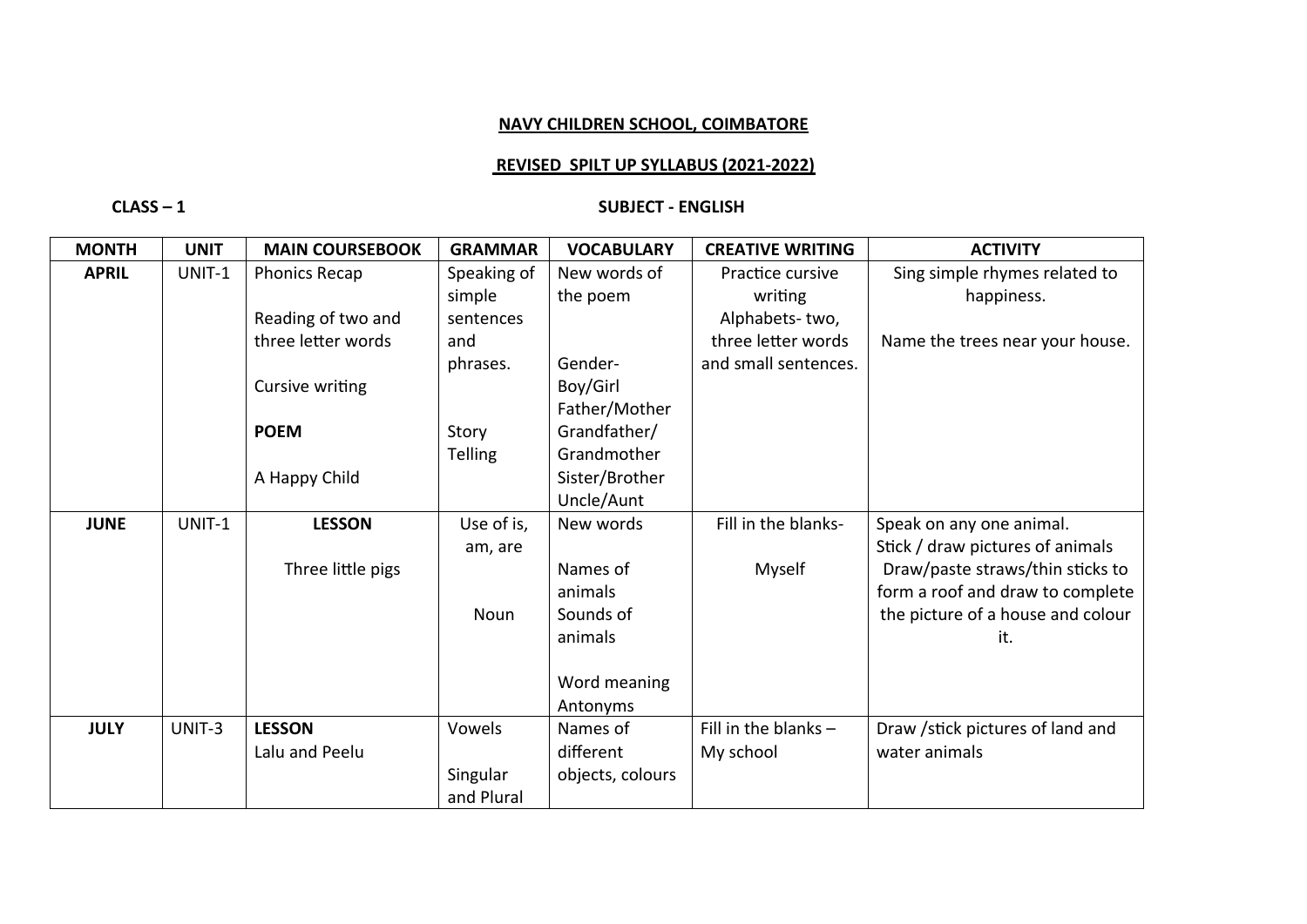|                  |                   | <b>POEM</b><br>One Little Kitten                                                          |                               | Names of land<br>and sea animals<br>Names of<br>feelings                           | Fill in the blanks on<br>feelings<br>Eg. I feel happy<br>when                          |                                                        |
|------------------|-------------------|-------------------------------------------------------------------------------------------|-------------------------------|------------------------------------------------------------------------------------|----------------------------------------------------------------------------------------|--------------------------------------------------------|
| <b>AUGUST</b>    | UNIT-4            | <b>LESSON</b><br>Mittu and the Yellow<br>Mango<br><b>POEM</b><br>Once I saw a Little Bird | Pronouns                      | Names of fruits<br>New words<br>Names of birds<br><b>Word Meanings</b><br>Antonyms | Picture description<br>based on singular<br>and plural<br>Simple sentences on<br>birds | Draw /stick pictures of birds                          |
| <b>SEPTEMBER</b> | UNIT-6            | <b>POEM</b><br>Our Tree<br><b>POEM</b><br>If I were an apple                              | Conjunction<br>- and, but, or | New words<br>Names of parts<br>of a tree<br>Names of fruits<br>and nuts            | Simple sentences on<br>how a plant is born<br>and grown                                | Hand print and leaf print tree                         |
| <b>OCTOBER</b>   | UNIT <sub>6</sub> | <b>POEM</b><br>Murali's Mango Tree<br><b>Revision For Term End</b>                        | Verb                          | New words                                                                          | Frame three<br>sentences using<br>'Mango Tree'                                         | Draw a sketch on the theme<br>"Save Trees, Save Earth" |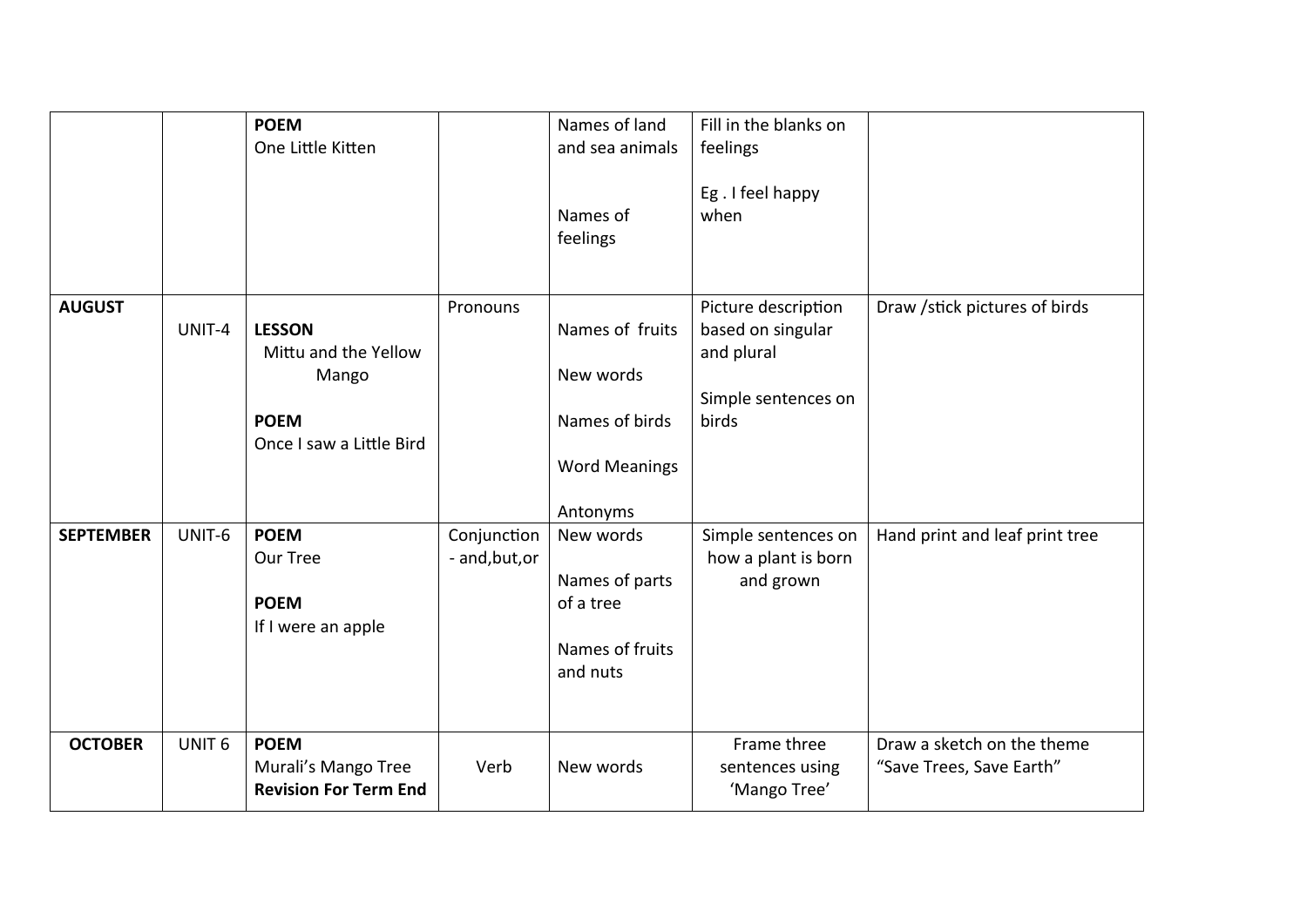|                 |                | Exam                                                                             | Punctuation<br>(Capital<br>and Full<br>stop) |                                                                               |                                                           |                                                           |
|-----------------|----------------|----------------------------------------------------------------------------------|----------------------------------------------|-------------------------------------------------------------------------------|-----------------------------------------------------------|-----------------------------------------------------------|
| <b>NOVEMBER</b> | UNIT-7         | <b>POEM</b><br>A Kite<br><b>LESSON</b><br>Sundari                                | Preposition                                  | New words<br>Names of flying<br>things                                        | Imagine and write 5<br>lines,'If you are<br>kite'         | Make a kite using colour papers,<br>scissors and thread.  |
| <b>DECEMBER</b> | UNIT-8         | <b>POEM</b><br>A Little Turtle<br><b>LESSON</b><br>The Tiger and the<br>Mosquito | Articles                                     | New words<br>Names of wild<br>and domestic<br>animals<br>Synonyms<br>Antonyms | Write 5 lines about<br>your favourite<br>animal           | Paste the pictures of wild/<br>domestic animals           |
| <b>JANUARY</b>  | <b>UNIT-10</b> | <b>POEM</b><br><b>Flying Man</b>                                                 | Gender<br>Has/Have                           | New words                                                                     | Write few words to<br>describe the super<br>hero you like | Make a sketch of Super<br>Costume for you and your family |